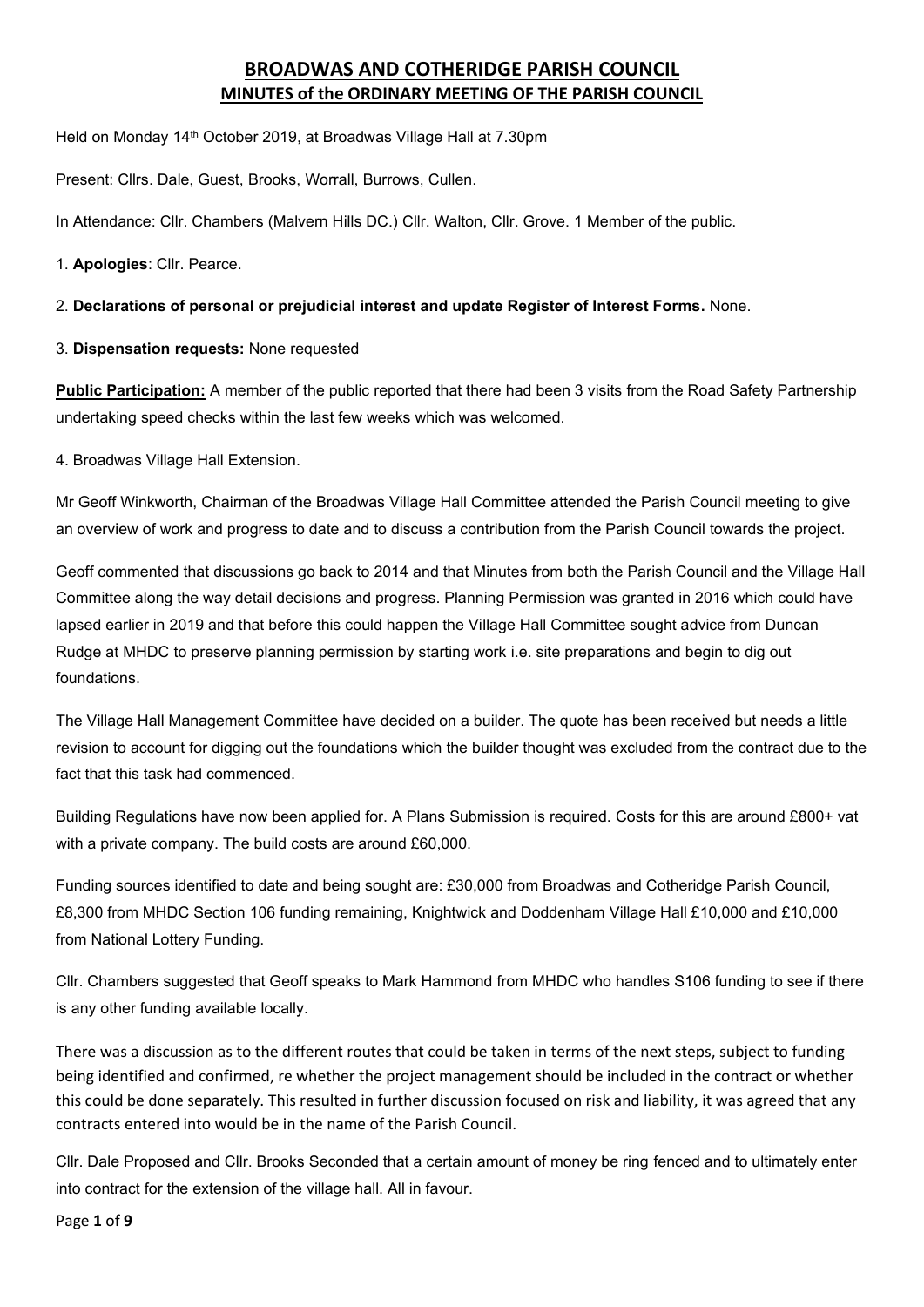Cllr. Brooks Proposed and Cllr. Guest Seconded that £30,000 be ringfenced for the village hall extension project subject to further funding being in place. 3 votes in favour and 2 against. The vote was carried.

### A further proposal re the amount the PC would put forward of £20k was Proposed by Cllr. Burrows.

Cllr. Dale agreed to write to the Village Hall Management Committee to inform them of the Parish Council's decision.

### 5. **County and District Councillors reports:**

#### **Cllr. Walton- District Council Report.**

Since we last met in September much of the month has been about the SWDP revision and the new housing plan for the three authorities, including Malvern, which takes us to 2041.

David and I last week attended a Members' Briefing on the South Worcestershire Development Plan Review Preferred Options.

At the end of this month the full report will be put to the public for consultation.

Pre-submission is September 2020 – by which time everything has to have been said and it is looking to be adopted by 2021. We as a council vote on the preferred options at the end of this month.

You will have seen from a leaked report that the BBC have reported on that it's expected that Rushwick will be a key site and this has been confirmed to us now through the preferred options meeting and separate meetings both myself and David have had with planning officers. The proposal is 1,000 houses in Rushwick, to be built after the building of a train station and a larger school.

The meeting last week took us through the development strategy, strategic policies, other development management policies and allocations of land for housing and employment of the SWDP None of this was different from last time although there was a real emphasis on the need for infrastructure to be sound before applications can progress. It is our belief that this is a real stumbling block for Rushwick given the situation with roads currently, the addition of 2,000 houses at Broadheath and then the proposed 1,000 at Rushwick - along with an increased number of vehicles heading to the area to use the new rail hub.

In light of this new plan in the last full council meeting I asked the following question:

Traffic around Worcester is awful. Traffic through Worcester is awful. Residents in the north of our district are being blocked in and whilst we have the widening of the road south of Worcester, that is only to alieve the current traffic problems and doesn't appear it will deal with any more traffic created by further development in the area.

Do we believe, as a council, that further large-scale village extensions in the North of our district - beyond the already proposed large developments at Kempsey and Broadheath - can be given the green light without a Northern Link road around Worcester?

It is also worth noting that Lower Broadheath Parish Council have also offered their support to Rushwick Parish council over the proposal. They don't want to see further large-scale developments which will inevitably mean more traffic through Broadheath.

On the current SWDP plans, for Crown East and Broadheath, we are very close to having final drafts from the solicitors. I'm hoping we might complete by the end of this month. It will be good to get West of Worcester included in the housing land supply calculations

At this administration's first Overview and Scrutiny we discussed Apprentices at length and I'm now heading the start of a task and finish group, with people from all parties, to ensure we work closer with all schools to encourage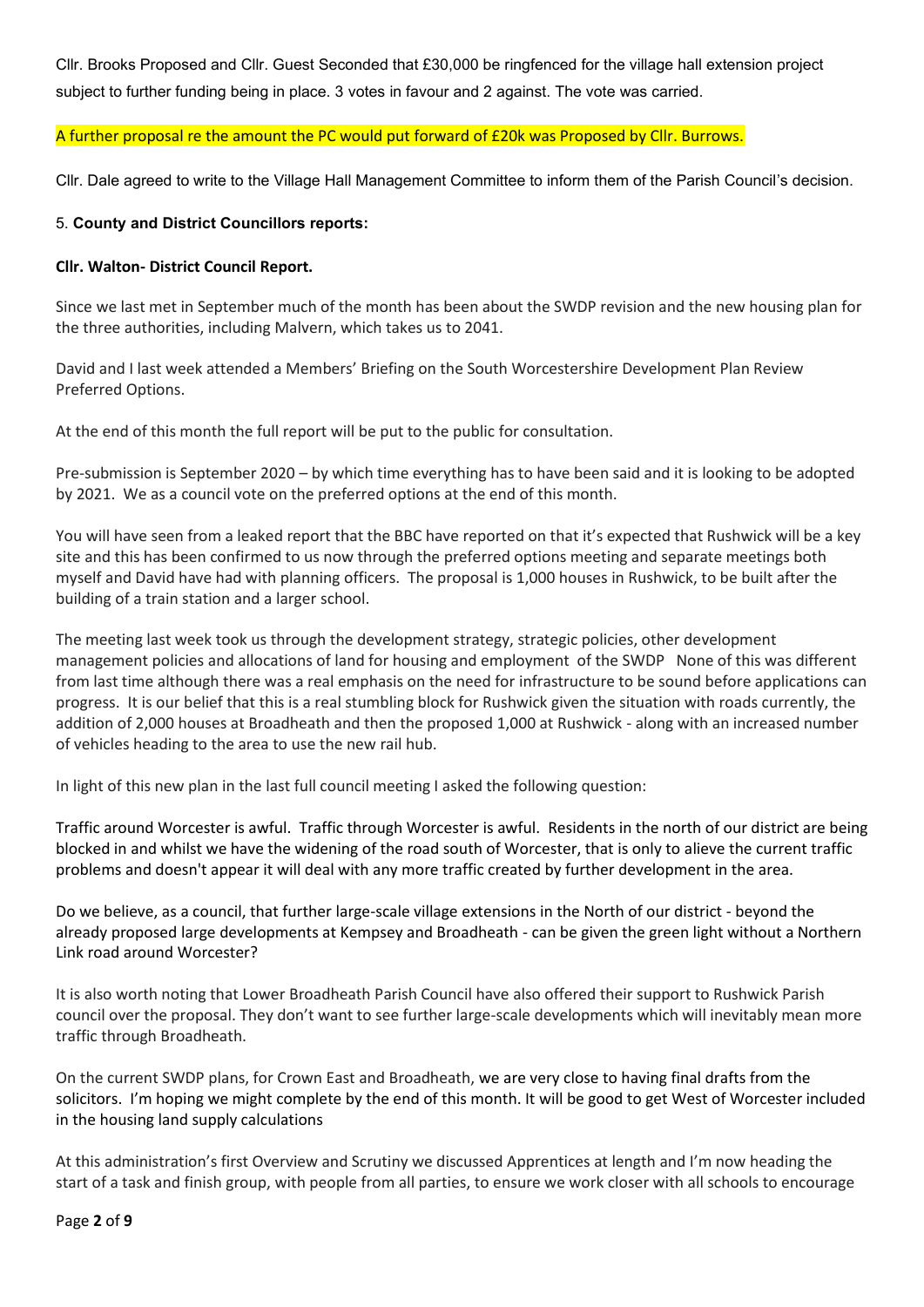the use of apprentices and to work with local businesses to bring on board more apprentices. It's a great way of getting people of all ages into jobs whilst learning.

Our 5-year priorities plan has continued to come together and public consultation on this ended yesterday. The final plan will be published in the new year.

On Thursday I spent a full day visiting businesses in Great Malvern, Barnards Green, Malvern Link and Upton to learn more about their visions for the future for our retail centres. I visit Tenbury later in the week.

The picture is a difficult one with traditional retail, as we know, very much under threat. One interesting fact that came from it is with charity shops. One of the biggest tasks charity shops now carry out is recycling. A large proportion of donations are not fit for re-sell and so are re-cycled. Many people use them to dispose of things and they receive a lot of broken or damaged products which they can't re-sell.

On recycling we're in the process of organising a trip to the Envirosoft facility at Norton, for our Parish councillors – as requested at the last meeting, which I'll send more details on.

Finally, I've had a good month of visiting local events. In Cotheridge I did attend the excellent art and music festival but only managed to attend Sunday morning for a good talk about the history of the church and to see the art exhibition. I'm planning to keep my diary clearer next year for the weekend. I did however get feedback from a couple of people who attended far more and said what an excellent event it was.

### **Report received.**

### **Cllr. Chambers MHDC Report.**

Cllr. Chambers reiterated the update from Cllr Walton. He offered Broadwas Village Hall project £500 towards their village hall extension out of his budget for 2019/20 and a further £500 from his 2020/21 budget.

#### **Cllr. Grove WCC Report.**

#### **Infrastructure**

The Council is pleased to be supporting a campaign that has been launched to promote Worcestershire as a place to work and to set up a business. The campaign objective is to raise awareness of the benefits of living here in Worcestershire and the work/life balance that people can have in the county. The campaign which is being led by a partnership that includes the LEP, the Worcestershire Ambassadors and the NWEDR is showcasing a range of real-life case studies of people from across the county who are thriving in Worcestershire. For more information and to get involved go to **[www.oneworcestershire.com](http://www.oneworcestershire.com/)**

Work is progressing on the fourth phase of the scheme to fully dual the Worcester Southern Link Road. The site offices and main compound have been established and foundation works are progressing well with three out of the five piers for the viaduct already constructed. The embankment that will support the new carriageway on the south side of Temeside Way is now constructed up to almost 1 metre in height and the drainage system is complete. The next phase of works requires some overnight road closures on Temeside Way and A38 at the start of October. For more details visit **[www.worcestershire.gov.uk/slrlatestupdates](http://www.worcestershire.gov.uk/slrlatestupdates)**

#### **Children and Families**

Worcestershire Children First is launching this week and with it a new way of delivering children's services in Worcestershire. The new company will be delivering services which include children's social care, education, early help and foster care on behalf of the Council.

A new Education and Skills strategy for the county has been approved. The strategy has been written with input from the newly formed Education and Skills Strategic Group. The Group includes headteachers from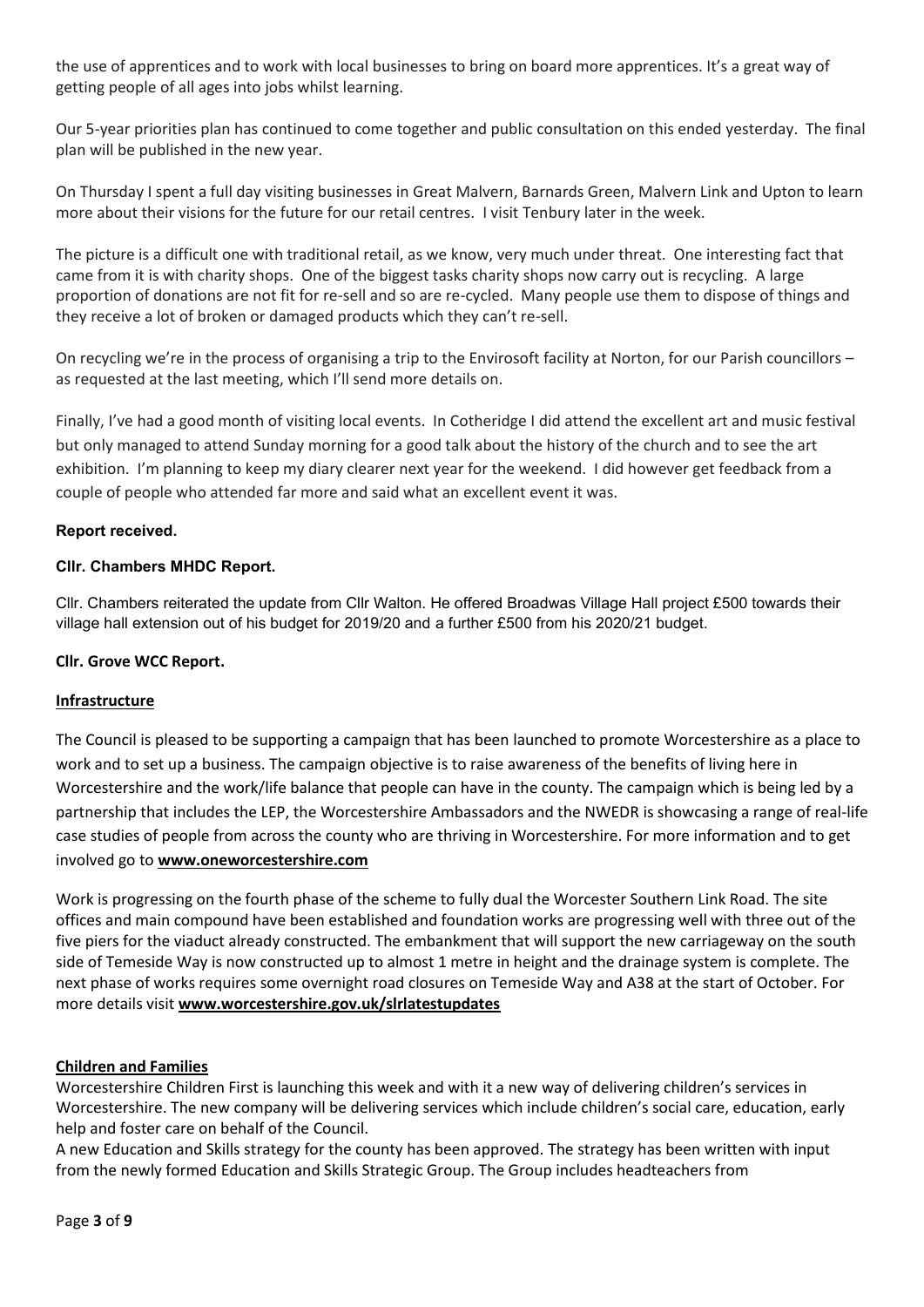Worcestershire's first/primary, middle, secondary and special schools, representatives from further education colleges, the University of Worcester, the Local Enterprise Partnership and the Council.

### **Health and Wellbeing.**

Our libraries from across the county will be partnering with Public Health during National Libraries Week (7 to 12 October) for a local campaign to encourage more people to talk and get support for their mental health. 'Now We're Talking' is a campaign run by Worcestershire Health and Care NHS Trust and delivered through a series of pop up events in libraries countywide.

In the same week libraries will be showcasing their digital services as part of a national campaign to 'Celebrate Libraries in a Digital World'. Promotions will include e-books, e-magazines, adult learning digital skills courses. Digital champion drop-in sessions will also be run to provide customers with support using technology and accessing digital services.

### **Environment.**

Local volunteers from Redditch came out in force last month to help add the finishing touches to the county's first Natural Networks project. The project has been headed up by North Worcestershire Water Management to prevent localised flooding. It received funding from the Natural Networks programme to improve an area of marshy woodland for local people to enjoy and promote wildlife.

The Council's Greenhouse Gas (GHG) emissions have reduced by over 35% in comparison to levels recorded nine years ago. The Council has signed up to the Government's voluntary Emissions Reduction Pledge committing us to a minimum of 30% reduction in GHG emissions from 2009/10 levels by 2020/21. The Council is now working up a new plan to achieve net zero emissions by 2050 across its estate and operations.

### **Other News.**

Five new Armed Forces Champions have been named in Worcestershire, with 2 more on the way. The Councillors from across Worcestershire have pledged to offer support and promote the needs of veterans in their areas. They will work with the Armed Forces Covenant Partnership to provide a perspective on services like housing that might be accessed by the armed forces community.

Cllr. Grove offered the Village Hall Committee £500 towards their village Hall extension project from his Divisional Fund and agreed to forward the necessary form to Cllr. Brooks to claim the funding.

#### **Report received.**

#### 6. **Minutes of the Annual Parish Council meeting held on September 9th, 2019**: These were considered and Cllr.

Brooks Proposed that they be accepted as a true record. Seconded by Cllr. Burrows. All in favour They were duly

signed and dated as a true record by the Chairman, Cllr. Dale.

### 7. **Matters Arising**: -

- A member of the public reported that the hedges next to the Post Box/Bus Stop on Main Rd Broadwas were overgrown. The Clerk reported this to the Lengthsman on the 10<sup>th</sup> September.
- Drone Flying on Berryfields- Cllr Dale discussed this with Broadwas Primary School with regards to child protection issues. Cllr. Dale ascertained the following: The school, and schools in general do not have a policy about drone flying; Mr Smith will raise the issue at the next 'Heads Cluster Meeting' which is next Tuesday; If nothing concrete comes from that meeting the Head Teacher will add a section to their Duty of Care policies and inform us.
- West Mercia Police have launched their 'On the Beat South Worcestershire' newsletter. Cllr. Dale uploaded it onto the Parish Council website.
- Interactive roadworks link sent for information to the public and parish. Cllr. Dale uploaded onto the Parish Council website.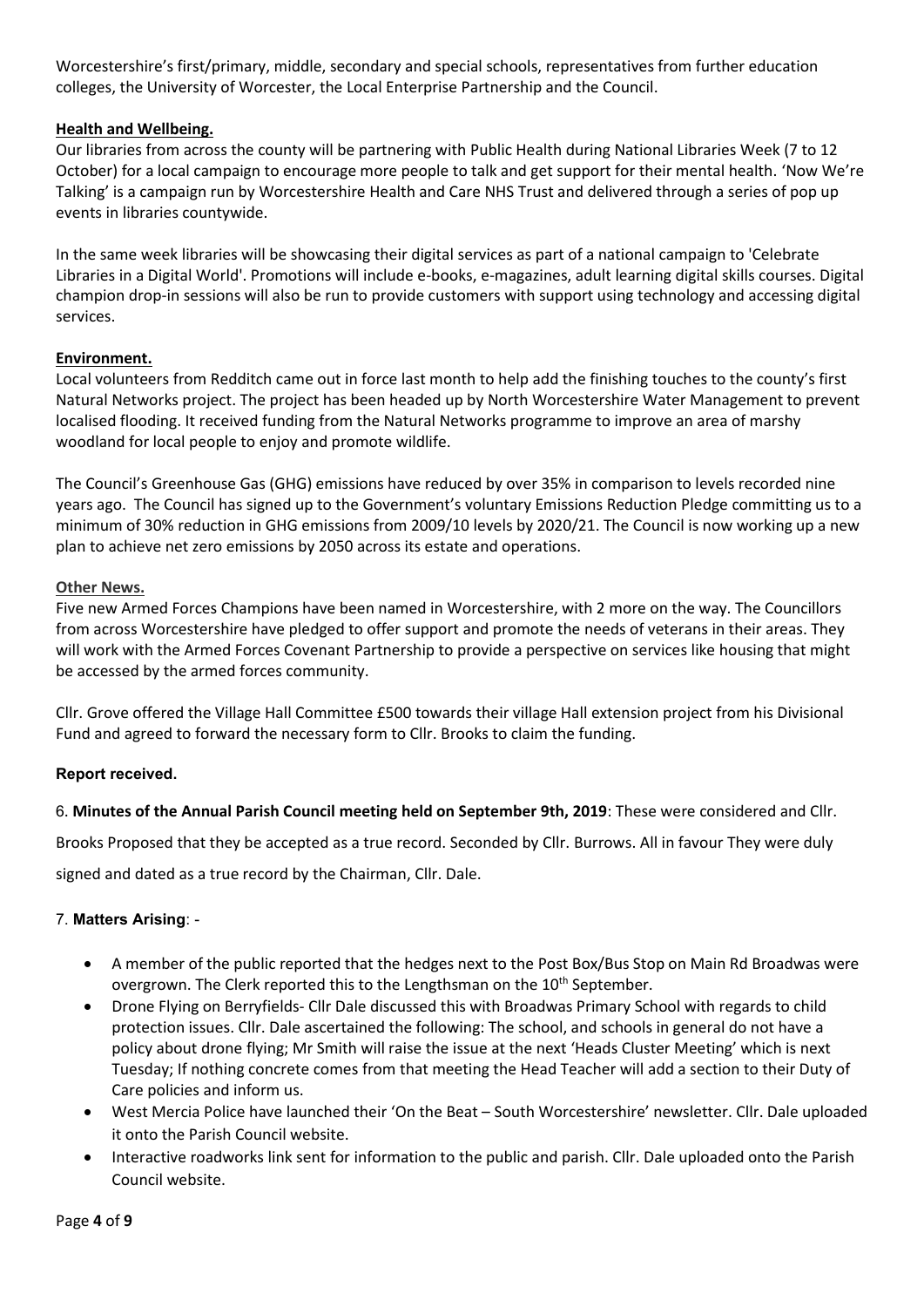- West Mercia PNN- Community Engagement- asking for views on issues within the community and also requesting to discuss the initiatives they are currently promoting and how they might benefit Broadwas and Cotheridge. The email was requesting to meet up to discuss this in more detail. The Clerk responded to this asking if they would be interested in attending a Parish Council meeting to talk to the community with a brief question and answer session. Their Response was circulated stating that they are not interested in engaging through Parish Council meetings.
- Laybys near Laylocks- The Clerk to progress Litterbins in consultation with Cllr. Walton. Cllr. Walton provided details of the type of bins suitable for the layby and Cllr. Dale agreed to take this forward an decide which type of bin was most appropriate.
- Hedges near the 30mph signs/white gates on A44 overgrown. The Clerk contacted the Lengthsman to see if this can be cut back on the 10<sup>th</sup> September.
- **19/00887:** Elgar Coaches Lower Lightwood Lane Cotheridge –Clerk submitted the Objection Statement to the Planning Portal on behalf of the Parish Council on the 9<sup>th</sup> September.

### 8. **Correspondence:**

23<sup>rd</sup> September email- Complaint regarding litter and bad language at Berryfields football match. It was decided to ascertain the list of fixtures so that this could be monitored. *Action: The Clerk to request a list of forthcoming fixtures from Joe Grange.*

24<sup>th</sup> September email – Resident complaint regarding dog walkers using Berryfields. Noted. To be dealt with alongside other football match issues.

25<sup>th</sup> Sept email- Parish Conference for Parish Councils (17<sup>th</sup> October at County Hall). Cllr. Dales agreed to attend.

7<sup>th</sup> October – Further separate Complaint re footballers on Berryfields. Noted. To be dealt with alongside the other correspondence complaints above.

8<sup>th</sup> October- Car Parking warning signs outside school. Noted.

- 9. **WCC Highways-** Nothing to report
- 10. **Planning. –** Report from Cllr. Pearce

To date, there have been no fresh planning applications since the September meeting and MHDC have cleared a couple of historic applications so the list of outstanding applications below is now significantly reduced.

**18/01282:** Upper Howsen Farm Cotheridge – Proposed demolition of existing farm buildings and use of site for 8 caravans/log cabins. Response submitted on behalf of the Parish Council raising no objections subject to appropriate conditions regarding road access, landscaping, drainage etc and on assumption that the application is for log cabins and not caravans. No change.

**16/00335 & 16/00353:** Little Lightwood Farm Cotheridge –Two retrospective applications for retention of the earth bund and open storage. Both applications have been approved by MHDC. The consent for open storage is for caravans only so the PC may wish to monitor the actual use.

**19/00957:** Stone Farm Broadwas – Conversion of former barn to dwelling. Response submitted subsequent to July meeting indicating that the Parish Council has no objections to this application.

**19/00887:** Elgar Coaches Lower Lightwood Lane Cotheridge – Demolition of existing dutch barn and construction of new coach depot. Comments submitted to MHDC.

Moving on to the updating of the South Worcestershire Development Plan (SWDP), the next phase of consultations called the Preferred Options consultation starts on 04.11.2019 and runs for 6 weeks. I do not anticipate that it will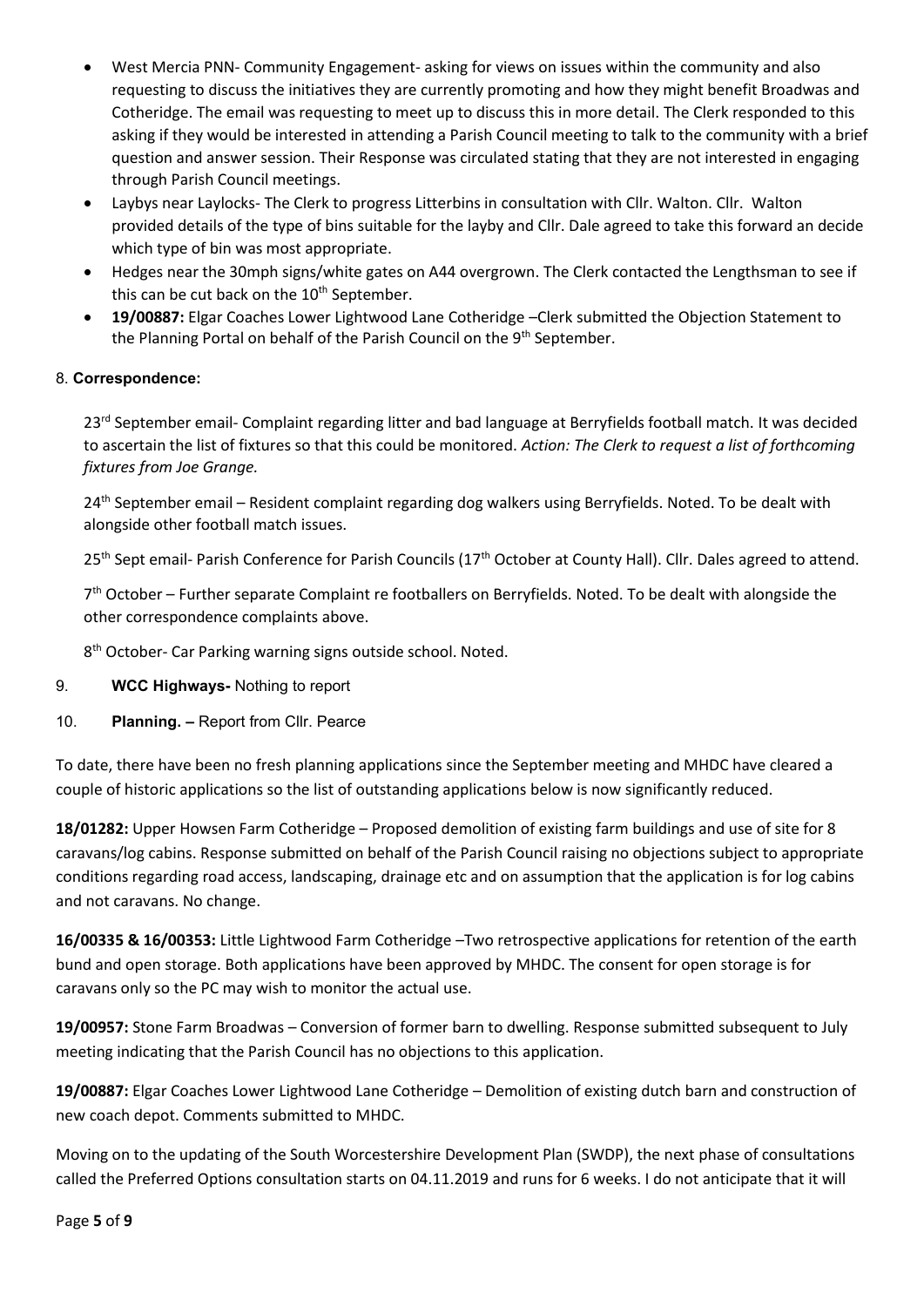include any major development proposals within Broadwas or Cotheridge but it is likely that the consultation will contain proposals regarding the thorny issue of Village Classification which was recently referred to in an email to the Parish Clerk from one of the residents.

The background is that, under the existing SWDP, Broadwas is classified as a Category 2 settlement and Cotheridge as being part of Open Countryside. For a number of years, the Parish Council has taken the view that Broadwas has been wrongly categorized as the definition of a Category 2 Settlement specified that the settlement must have at least 2 key services **including** a village shop. Broadwas has three key services (Village Hall, School, and Public House) but no village shop.

That said, the Parish Council must accept some responsibility for the current scenario as the categorization was based upon information provided by Parish Councils in 2012. Therefore, either inaccurate information was provided or, if an error was made by MHDC, this was not spotted and rectified.

Last year, the District Councils within the area of the SWDP published an initial consultation on the proposed Methodology for classifying settlements. This included a proposal to remove the requirement for Category 2 Settlements to have a village shop as one of their key services.

As far as I am aware, the results of that initial consultation have not yet been widely publicised – but will be incorporated into the forthcoming consultation exercise. That said, I understand from David Harrison who is the MHDC Councillor representing MHDC on the Joint Advisory Panel coordinating the SWDP revision that the initial consultation went out to 200 villages but only 13 responses were received – including 3 from Broadwas. Therefore, given the undoubted outcry which will result from some of the other proposals in the forthcoming consultation, this issue is hardly likely to attract much excitement at a District Council level.

Put bluntly, whilst Broadwas has probably been discriminated against as a result of the error in the existing SWDP, the proposed amended method of classification will not disadvantage Broadwas when compared to other settlements. We can potentially continue to plead our case – possibly on the basis that there is no meaningful justification for changing the methodology – but I am not optimistic of a positive outcome.

Pending publication of the Preferred Options consultation next month, my comments above are speculative but, in the light of the recent email, I felt it appropriate to warn the Parish Council that we are likely to face a difficult battle to avoid Broadwas continuing to be classified as a Category 2 settlement.

11. **Defibrillator Checks:** Cllr. Burrows reported that a contact has been identified to resolve issues re on-line notification and support system – this matter is ongoing.

### 12. **Gigabyte/Fibre connection for Broadwas and Cotheridge project:**

Since the last report the following progress has been achieved

- Article in Footprints
- Launch of online survey\*
- With support of Worcs CC we should have a complete list of premises in the parish to enable mail shot
- As a result of overlap with other parishes 42 addresses have been included in a quotation exercise, which means that WCC and BT can secure funding for Fibre to Premises connections – Cllr Burrows has agreed to act as named person so as to be able to proceed to final quote. Further information once known re progress will be reported.
- Various options and costs for a parish wide mail shot are being costed and explored for approval by the PC once known.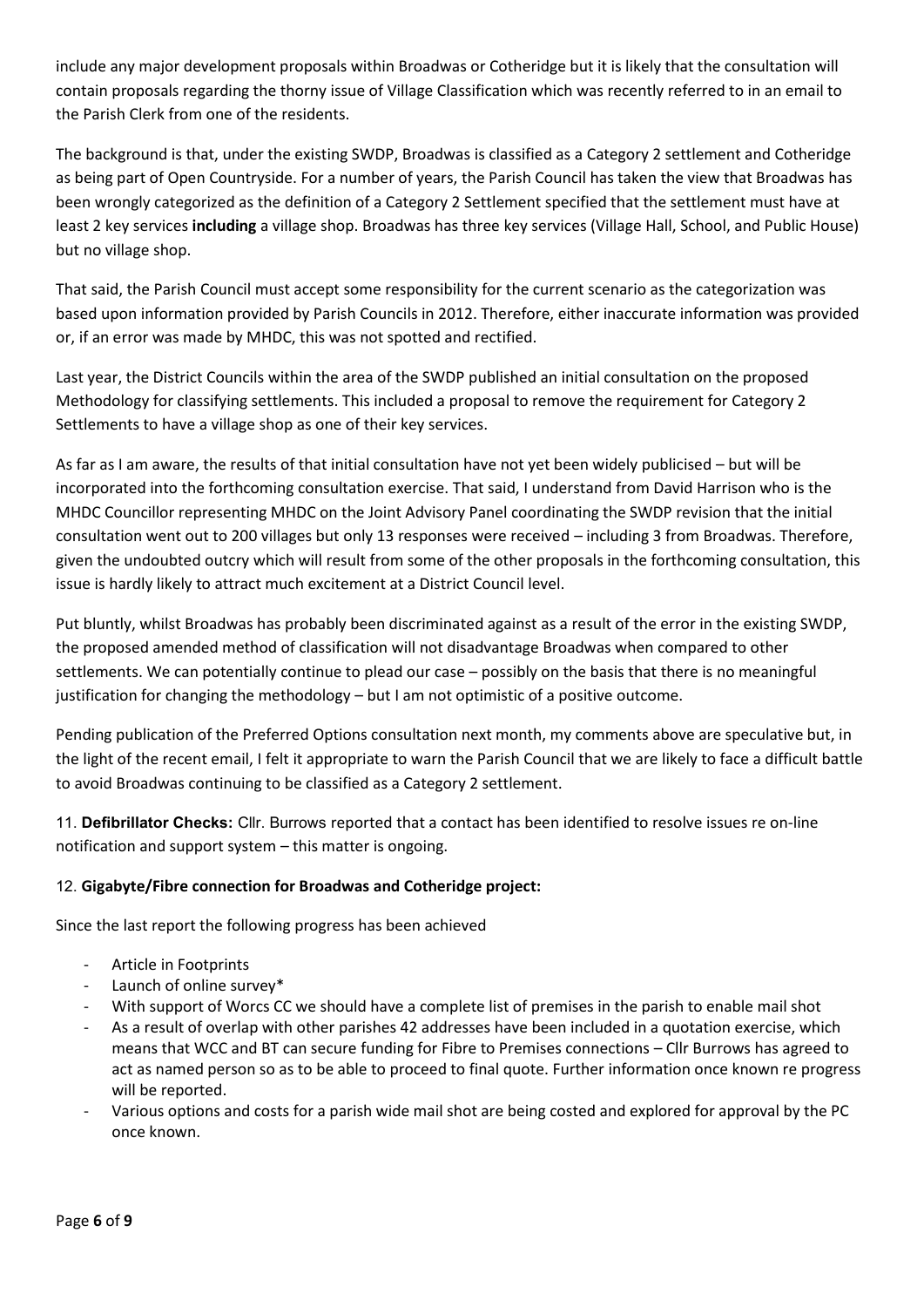18 responses have been received from a variety of addresses across the parish, all expressing interest and support. It is clear that in certain parts of the parish Internet speeds and reliability are very poor, and even where they are good those responding would welcome faster speeds and improved reliability.

It remains important to identify and involve as many premises (Business and domestic) as possible, so as to work towards 100% coverage.

The meeting noted that a full list of business and domestic premises in the parish would be useful.

### **13. Berryfields. Update by Cllr. Brooks.**

Further to my update at our last meeting I can report that as I envisaged there has been Zero response from Mr David Lane (!) which I take to mean he is not prepared to consider my/our request/proposal for any possible sale of his land adjoining Berryfield.

Whilst I have also approached Ms Ros Bemand regarding her land (which abuts the V/Hall on its North and East sides) I do not consider it appropriate to pursue this matter further with her until the Parish Council has considered and arrived at any form of possible usage/development of her said land. Interestingly, after having declined all previous requests over many years regarding possible sale of her land to the V/Hall (PC), Ms Bemand did say on this occasion that she would 'consider things'... she said this in response to my stating that our current approach was relating to several different possible community improvement projects being considered by the PC, which importantly would include possible improved and new facilities for Younger People in our Communities! I therefore do not propose to disturb her again until such plans have been discussed and agreed by the PC.

Cllr. Dale asked that this be put on hold for now.

### 14. **Grand Plan.**

Cllr. Dale referred to an email sent to Councillors by him that outlined proposed projects and funds for the forthcoming financial year as part of the 2020/21 Budget and Precept. The Clerk used this information to prepare a draft Budget and Precept. Cllr. Burrows was asked to clarify whether the Faster Broadband project would need any of the Parish Council's funds.

Consultation was discussed and ways that the Parish Council could engage with young people including engaging with local groups and the school. Cllr. Walton agreed to send on information he had on the local demographics.

There was a discussion about how we might bring together the various ideas, the implications for the budget and the precept and the need for further consultation. It was suggested and agreed that we should undertake further consultation with the aim of bringing to the next annual parish meeting a forward looking statement of priorities as we see them. Cllr Burrows agreed to draft and coordinate this.

Cllr. Dale asked the Clerk if there were any parishes that had undertaken similar exercise to consult with the community within the area. Cllr. Burrows agreed to put a piece together for the Clerk to send to Worcestershire CALC to ask other Clerks if they had undertaken a Grand Plan and/or review of Community Assets.

### **15. Gladwish Land Sales Site-**

A report was presented to the District and Parish Councillors regarding excerpts from the Gladwish Land Sales Site in September. Cllr's Walton and Chambers agreed to take this back to MHDC. They reported that this was now being monitored.

### **16**. **Lower Teme and Martley FC 2019/20 Pitch Agreement.**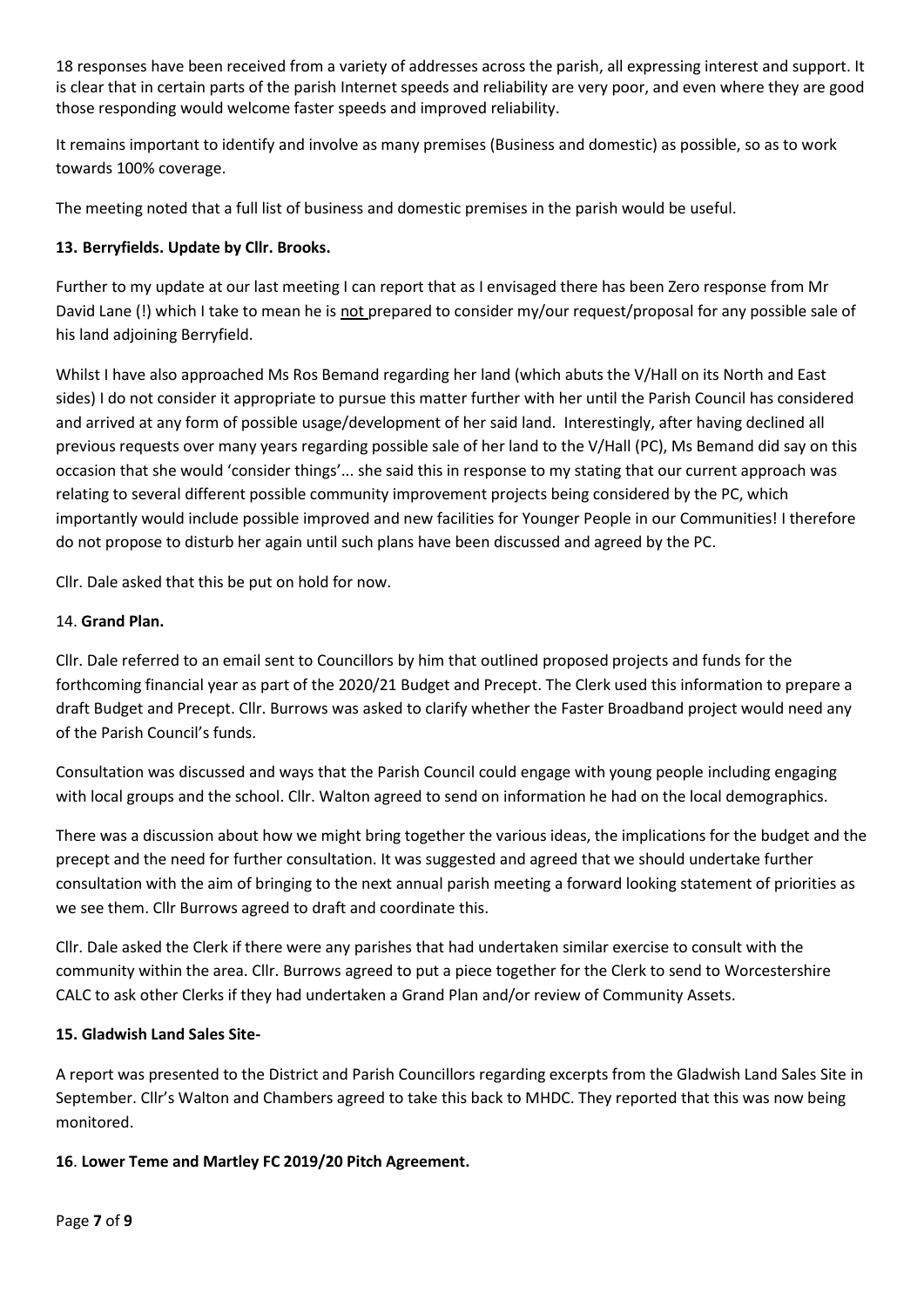A revised pitch agreement was discussed along with correspondence received from local residents. *Action: The Clerk was asked to contact Joe Grange to obtain a list of forthcoming fixtures so that the pitch and behaviour could be monitored. The Clerk was asked to include a further clause in the contract regarding breach of contract which will be added and forwarded for signing.*

### **17. Proposal for four pairs of 30mph road marking Roundels.**

Cllr. Grove wrote to the Parish Council forwarding an email from WCC Highways outlining planned Roundels giving locations for their siting. Councillors asked whether the Roundel marked "2" had to be included in this siting or whether another location could be sought for this one. Cllr. Grove had agreed to contribute £800for the installation of the Roundels. Action: Clerk to write to WCC Highways to clarify Roundel 2.

#### **18. Progress Reports:**

a) **Treasurer's Report:** copy circulated to Councillors and attached to these Minutes. All payments were Proposed by Cllr. Guest and Seconded by Cllr. Brooks to be approved. All in favour. See Appendix below. In addition to this as a late item it was requested that 2 new VAS batteries be purchased. Mr. K. Downes agreed to obtain price and report to the Clerk who would then place the order.

Cllr. Dale Proposed and Cllr. Brooks Seconded that this be approved.

A Bank Reconciliation to the 9/10/19 was circulated and approved at the meeting. Cllr. Guest Proposed that it be accepted as a true record. Seconded by Cllr. Brooks. All in favour.

#### b) **Budget Review and Precept.**

A revised Budget for 2019/20 and Proposed Budget for 2020/21 was prepared by the Clerk and presented to the Parish Council for discussion on setting the precept. A discussion took place as to whether or not to increase the precept. Cllr. Guest Proposed and Cllr. Brooks Seconded that a 4% Precept increase be requested from MHDC. This would take the Precept from £20,000 to £20,800. 3 in favour and 2 abstained. The vote was carried to request a 4% increase in Precept from MHDC.

#### c) **Clerk's Report.**

The Clerk dealt with the Broad Green payments and finishing off works to RJC.

Progressed all Matters Arising.

Clerk prepared a draft budget for discussion for the October meeting to assist with Precept discussion.

#### d) **RJC Report to 14th October.**

Berryfields: No new matters to report. Inspected by Richard Cole 30-9-19

BROAD GREEN No new matters to report Broad Green. Inspected by Richard Cole 30-9-19

**19. Councillors' Reports and Items for Future Agenda:** Cllr. Burrows requested that an item on Road Safety and Speed Initiatives be added to the next agenda.

**20. Date of next meeting:** November 11th, 2019 at Broadwas Village Hall at 7.30pm

Meeting closed at 9:45pm

Page **8** of **9**